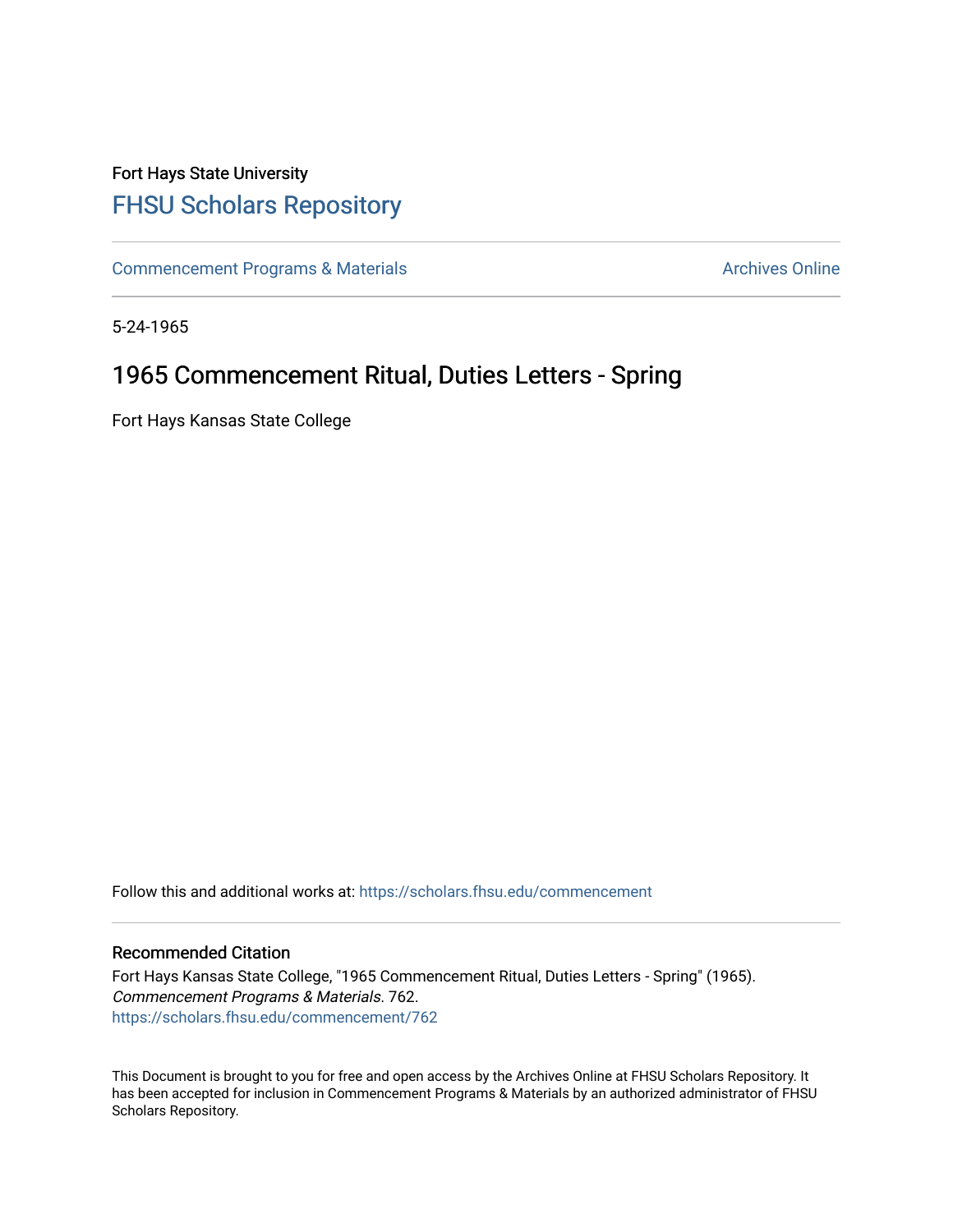May 6, 1965

Rev. Myron R. Chartier 710 Park Drive Hays, Kansas

Dear Rev. Chartier:

This will confirm our telephone conversation. As I understand it you will give the Scripture Reading and Prayer at the 3accalaureate Service for Fort Hays Kansas State College, Sunday, May 23, at 8:00 p.m. in.Lewis Field.

Dr. Richard Burnett will be contacting you concerning the details of the Baccalaureate Program.

I want to thank you for your willingness to assume this responsibility.

Sincerely yours,

John D. Garwood Dean of the Faculty

JDO:fb